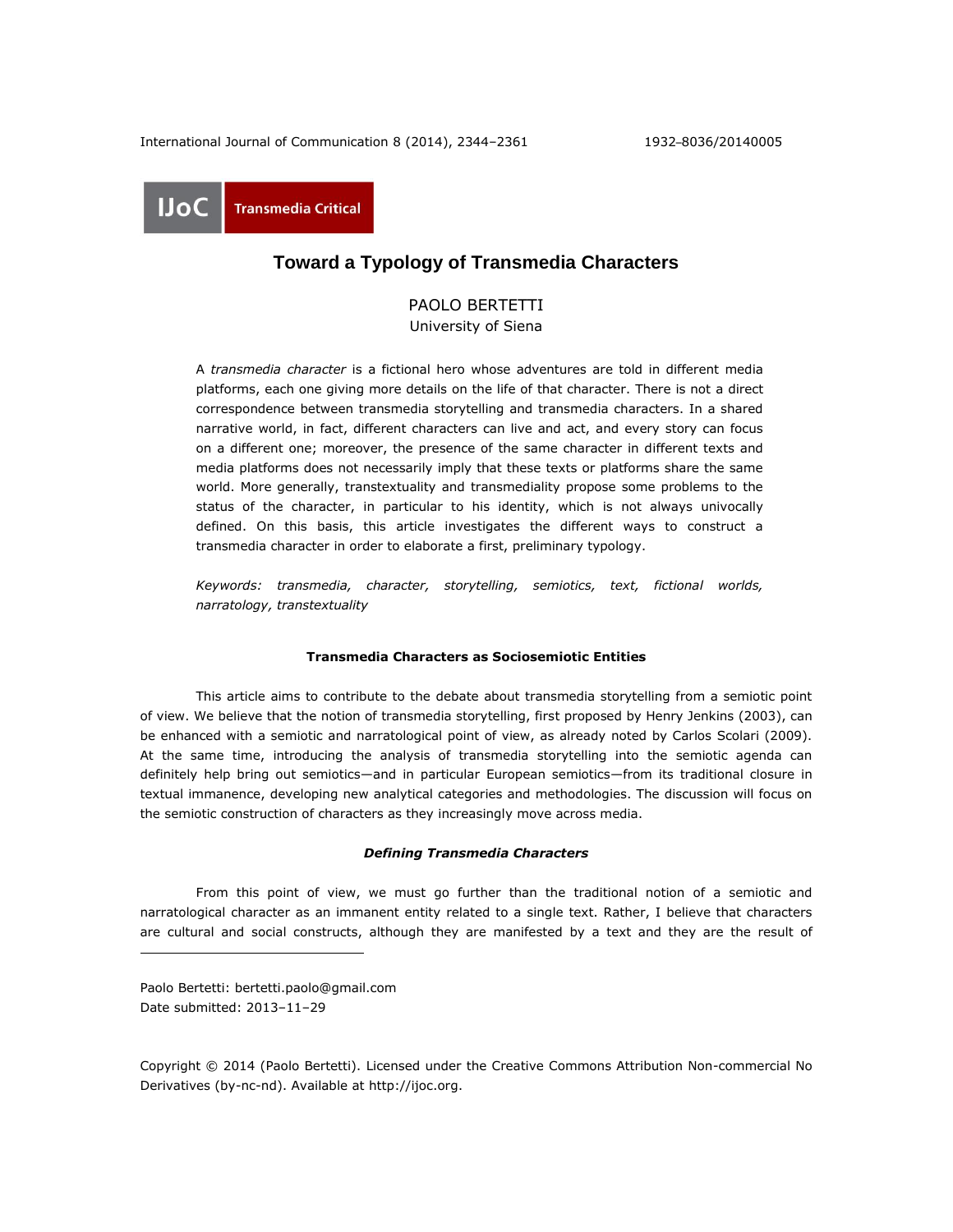textual procedures. Hamon (1983) and Jouve (1992) use the expression *effet-personnage* ("character effect") to suggest that character is the result of the reception of the texts by a subject (reader, viewer, etc.) and the memorial synthesis the interpreter makes in response to the text. In the case of transmedia (or simply transtextual) characters, with their ever-changing but still recognizable identities, their overall construction will result from the whole of texts that contribute to their definition.

In a sociosemiotic approach, Marrone (2003) defines the character as "a cultural element that finds its own being or 'making sense' in a wider sociocultural dimension, including transtextual and transmedia changes and intersemiotic translations. It is a semiotic object that forms itself among and through texts" (pp. 25-26).<sup>1</sup> According to Marrone, the socosemiotic character is similar to Levi-Strauss' idea of myth that is never completely enclosed in a single text, as in the case of legendary heroes such as those of the old German legends. But this is also true for modern serial and transmedia characters, from the classical Tarzan or Zorro, to Harry Potter or Spider-Man, from Commissario Montalbano studied by Marrone, to Conan the Barbarian.

In Marrone's view, characters are cultural rather than textual entities that are parts of the largest universe of culture. Characters lose contact with the text (and the author) to become living objects in the mind of the reader. The semiotic constructions of characters are the result of a combination of intertextual relations. They are based on:

- 1. All the texts (of one or more authors) in the same medium that remake, rewrite, modify, and translate the character. This is the case of transtextual (or serial) characters.
- 2. Texts in different media that remake, rewrite, modify, and translate the character. This is the case of transmedia characters.
- 3. The peritext, that is, all the texts and interpretative discourses related to the character (e.g., news, reviews, critical studies).

Therefore, it is possible to define a *transmedia character* as a fictional hero whose adventures are told across different media platforms, each one giving more details on the life of that character.<sup>2</sup> Thus, for example, a live action or a cartoon TV series can tell the story of Luke Skywalker's or Leia Organa's youth in a way that George Lucas' films cannot.

# *Transmedia Characters and Transmedia Worlds*

As Henry Jenkins remarks, "a good character can sustain multiple narratives and thus leads to a successful movie franchise. A good 'world' can sustain multiple characters (and their stories) and thus successfully launch a transmedial franchise" (Jenkins, 2003, para. 12).

l

<sup>&</sup>lt;sup>1</sup> Translation is mine.

 $2$  Saying this I intend to exclude, in principle, those texts that are mere adaptation or intersemiotic translations of a primary text. As Evans (2011) states, "transmedia elements do not involve the telling of the same events on different platforms; they involve the telling of new events from the same storyworld" (p. 27).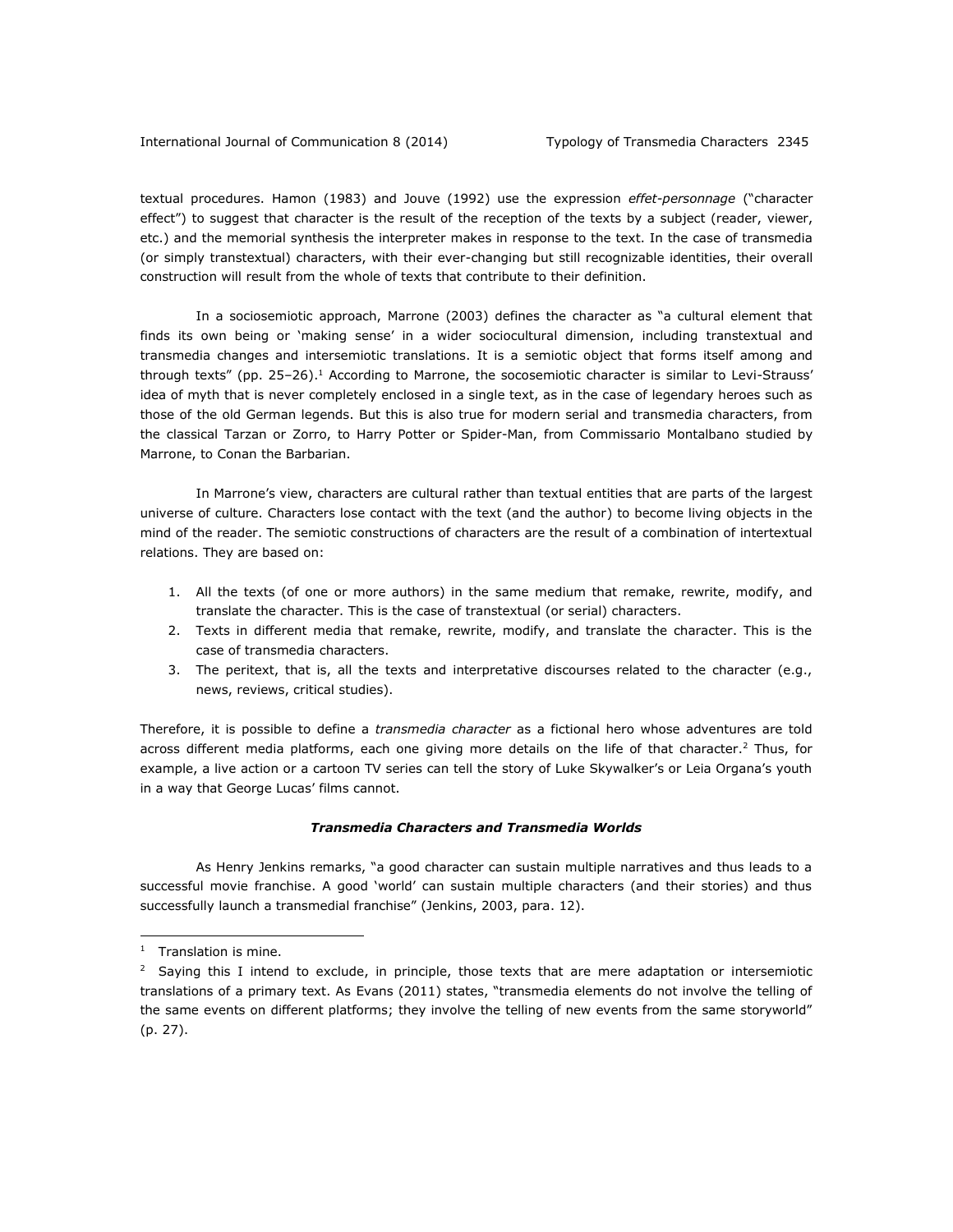In my opinion, the concept of transmedia character is not only a notion among others related to transmedia storytelling, but rather it is the platform for a different logic of construction of transmedia that merges with the logic of transmedia storytelling, as intended by Jenkins (2006), centered on the idea of a shared fictional (or diegetic) world. For Jenkins, world building is a key concern of transmedia storytelling: Every text of a franchise extends storytelling, exploring different aspects of the shared world and showing different courses of action, for example, focusing on events only noted in the primary ("mother ship") text.

This world-centered logic is typical of the more recent transmedia productions to which, not surprisingly, Jenkins (2006) only refers. I believe conversely that transmedia is not simply a phenomenon emerging in recent years on account of technological convergence, but rather that it can be traced back almost to the origins of the modern cultural industry between the end of the 1800s and the early 1900s.

At the base of older forms of transmedia franchises there may be a logic not focused on world sharing but on a character sharing. In this regard, Scott (2009) introduces the notion of the characteroriented franchise, tracking the origin of transmedia productions back to the age of silent movies and identifying economic and promotional strategies common to contemporary media franchises. Even Jenkins (2009), harking back to the topic, seems to suggest a similar idea:

We might well distinguish Felix as a character who is extracted from any specific narrative context (given each of his cartoons is self-contained and episodic) as opposed to a modern transmedia figure who carries with him or her the timeline and the world depicted on the "mother ship," the primary work which anchors the franchise. As I move through this argument, I will connect transmedia to earlier historical practices, trying to identify similarities and differences along the way. (para. 13)

There is no direct correspondence (or mutual implication) between transmedia worlds and transmedia characters. There are two main reasons that can explain this. The first one is that different characters can live and act in a shared narrative world, and every story can focus on a different one. As Jenkins (2007) says, "transmedia stories are based not on individual characters or specific plots but rather complex fictional worlds which can sustain multiple interrelated characters and their stories" (para. 5). The second reason is that the presence of the same character in different texts and in different media platforms (even better, in different semiotic systems) doesn't necessarily imply that these texts or platforms share the same world. This is the case of Charlie Chaplin's character The Tramp, who appears in different social and even historical and geographical backgrounds. Although most films portray him as a vagrant in a contemporary setting, some, such as *A Day's Pleasure* (1919) and *Pay Day* (1922), are set in the middle class. Other movies show The Tramp in completely different space and time contexts; for example, *His Prehistoric Past* (1914) is set in the stone age and *The Gold Rush* (1925; Figure 1) is set in Klondike at the end of the 19th century.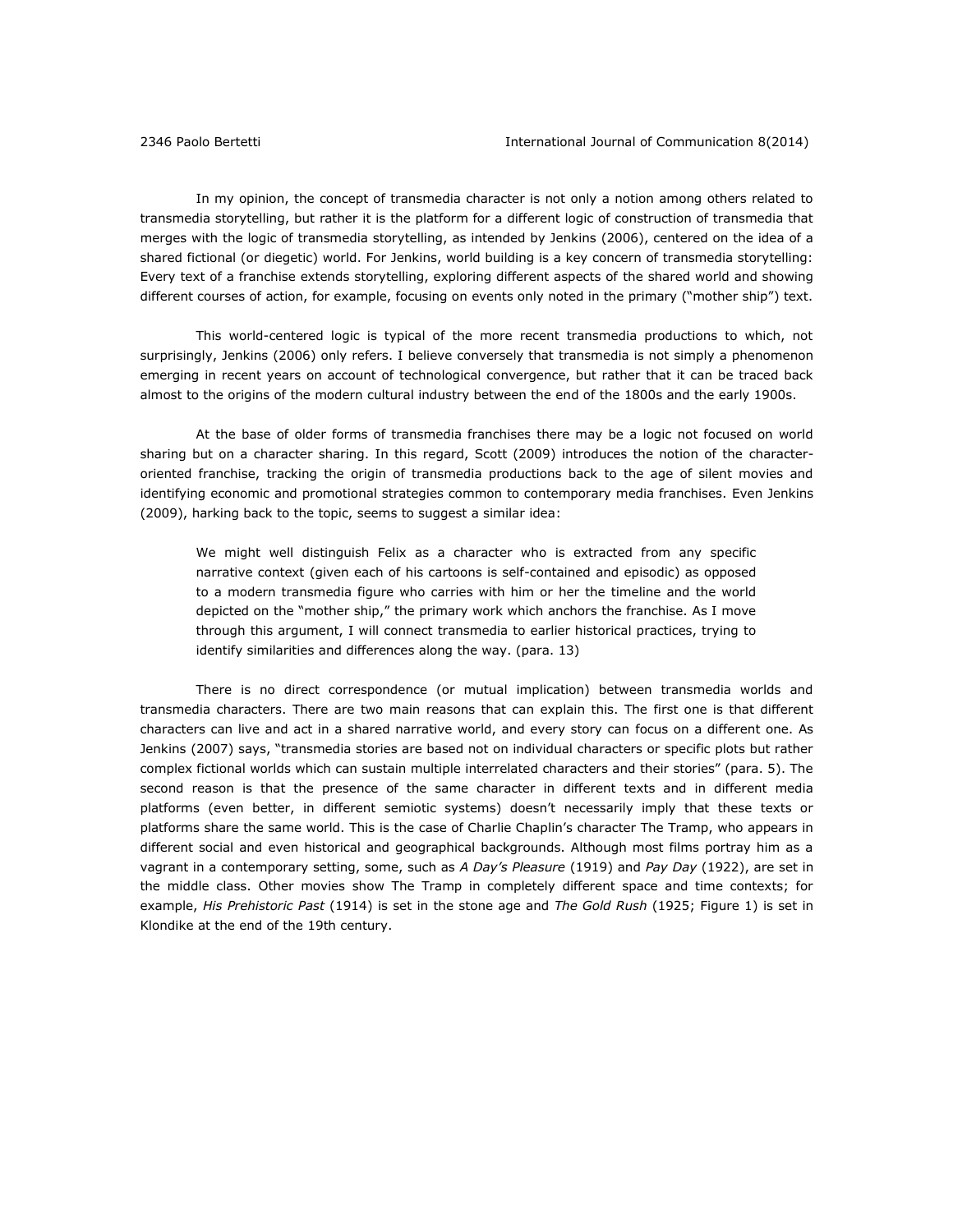

*Figure 1***.** *The Tramp in* **The Gold Rush** *(1925).*

But even if different incarnations of a character share the same setting, they do not necessarily share a common fictional world. As Umberto Eco (1979) notes, from a semiotic point of view, a fictional possible world is not only a common background, a shared universe of things and of places, but it also consists of the totality of actions and events that happen inside it. It is possible to say that transmedial storytelling does not involve only a shared world, but an *acted* shared world. If the narrative world is not only a state of things, including the transformations acted inside of it, then the concept of narrative coherence becomes a central topic (Jenkins, 2006). Each different medial text should avoid showing courses of action that contrast with each other. In fact, following the counterfactual logic (Eco, 1979), every different course of action inevitably originates from a different possible world. Unfortunately, this is just what happens in many character-oriented franchises in which different texts, moving from one media to another, attribute profiles and life histories to the characters that contrast with one another.

Let us take a closer look at an example: Conan the Barbarian. In all versions, the background of Conan is the pseudomythical Hyborian Age character created in the 1930s by pulp writer Robert Howard, even if the live action TV serial uses backgrounds and toponyms that are unknown to the Howard universe. A fictional world, however, as previously noted, is not only a state of things or a common background, but it also includes the transformations acted inside of it. From this point of view, the different stories and incarnations of Conan do not build a unique fictional world. In effect, only the "mother ship" of Conan (i.e., the original tales written by Howard) and most of the apochriphal novels and short stories directly inspired by him) refer to the same world, but the other media platforms (with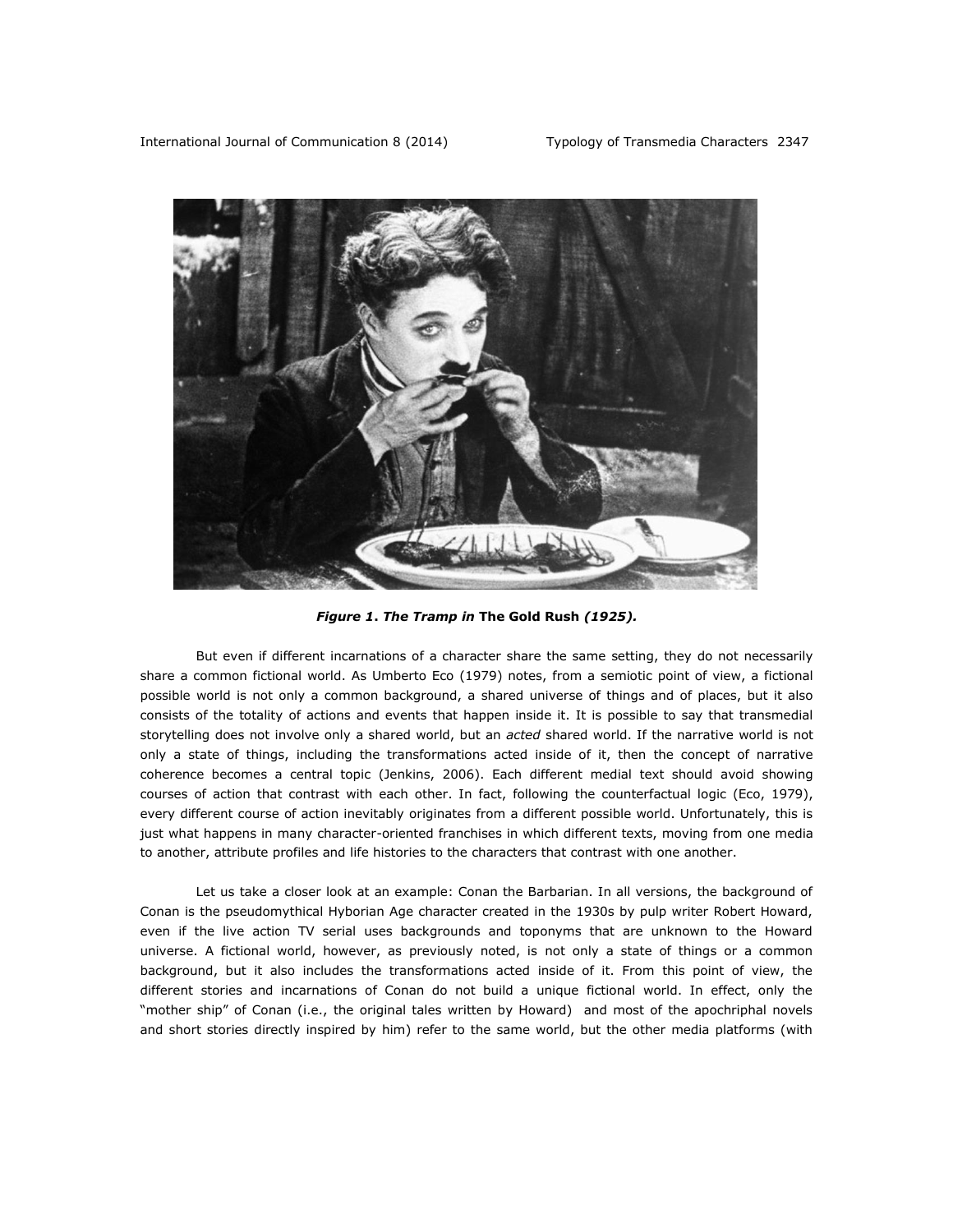the partial exception of comics) do not. For example, the description of Conan's childhood in Howard's stories is very different from what we see in John Milius' movie. According to Howard, Conan grew up in Cimmeria and left his native land at the age of 19 to join the southern civilized kingdoms looking for fortune. In Milius' epic vision, Conan is reduced to slavery with all of his tribe when he is a child, and he grows up as a slave. He becomes a powerful gladiator before becoming a free man.

# **Character's Identity**

The fact that in different texts a character has different biographies, or performs an inconsistent series of actions, is only one of the possible variants of a transtextual (or transmedia) character. Characters may vary in many ways: physical appearance, social status, their relationships with other characters, the reasons for their actions, and so on. As I noted in my book about Conan the Barbarian (Bertetti, 2011), the transtextual identity of a character cannot always be defined univocally; however, it is important that the character can be recognized by the reader. As Marrone (2003) also pointed out, recognizability does not seem compromised, to some extent, by the possible changes, even if they are in conflict with each other. Rather, the reader will consider some occurrences to be more canonical, whereas others are more free and creative. That is because the definition of characters has a prototypical nature, in the sense of cognitive semantics (Geeraerts, 1989; Rosh, 1978). The identity of characters is a fuzzy concept, and some of characters' occurrences are more typical than others.

On this basis, I proposed (Bertetti, 2011) a model for the analysis of the possible changes of identity of a character in different texts and media.

As semiotics and narratology teach (Barthes, 1966; Chatman, 1978; Genette, 1972; Greimas, 1970), we can study texts at different levels of analysis: history and discourse, events and existents, and so on. Probably one of the most comprehensive models of text description is the well-known *generative trajectory* developed by Algirdas Julien Greimas (see Greimas & Courtés, 1979). In my opinion, the construction of a character's identity is based on all the different textual levels, and the identity transformations must be detected at all the different levels of analysis.

Taking up the classical Aristotelian dichotomy between action and character, namely between character as being and character as doing we can we can begin by distinguishing two different main types of identity: *existential identity* and *fictional identity.*

We could find, *mutatis mutandis*, the Aristotelian dichotomy in contemporary semiotics, particularly in Greimas' distinction between actants and actors. Moreover, the two different kinds of identities mentioned above correspond to the two main textual levels, according to Greimas' generative trajectory of meaning: discursive level and semio-narrative level. So we could also speak, respectively, of discursive identity and semio-narrative identity.

Existential identity is divided into the following: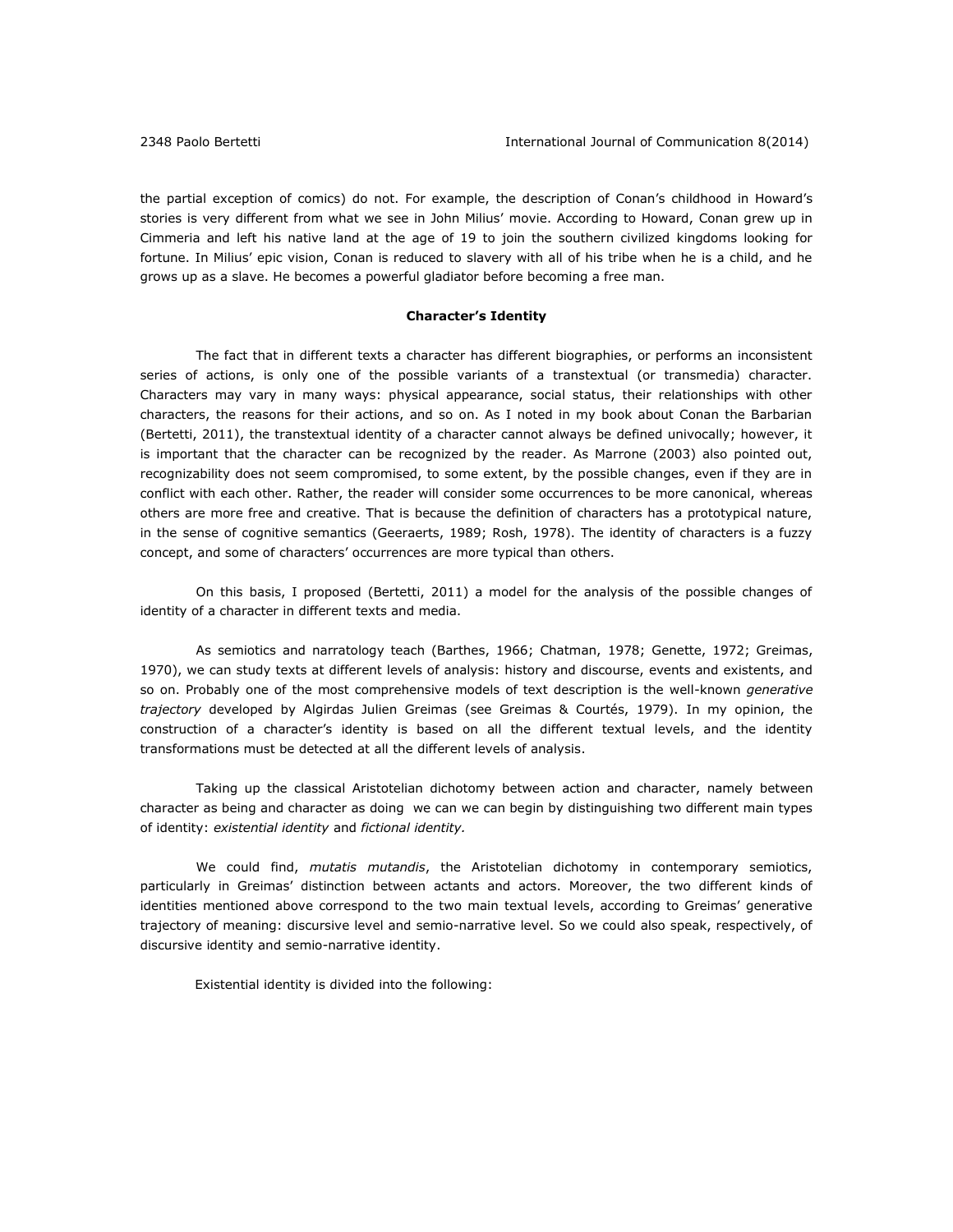### International Journal of Communication 8 (2014) Typology of Transmedia Characters 2349

- 1. *Proper identity*, which is the set of elements that relates to the character's being. (We can also speak of *semantic identity*). This can be divided into:
	- A. A *figurative identity*, which consists of all figurative attributes (according to Greimas) of the character (appearance, qualities, etc.), including his proper name (Barthes, 1970) and his proper image (i.e., the image that allows the recipient to identify a character and distinguish it from other characters) (Tomasi, 1988).
	- B. A *thematic identity*, which is the set of roles that a character plays, simultaneously or in succession, within a text or in a series of texts. This is related to the *thematic roles,* a term that Greimas uses to define abstract social, familiar, or cultural roles, for example, warrior, fisherman, father, barbarian.
- 2. *Relational identity* (or *syntactic identity*), which is based on the relationship of the character with the world around him. This includes relations of space and time (temporal and spatial relations) and relations with the other characters in the stories (actorial relations).

Within the fictional identity, we can distinguish the following:

- 1. An *actantial identity,* which based on the different actantial roles covered by the actor/character from time to time.
- 2. A *modal identity*, which is based on the character's different modalizations. In linguistics, "the term modalization relates to the procedure whereby a descriptive statement is being modified by means of modal expressions" (Martin & Ringham, 2000, p. 87). In the narrative grammar of Greimas, the term specifically refers to a set of features that defines motivations and skills of the subject in relation to its doing: wanting (or having to), being able, and knowing (Greimas, 1983).
- 3. On a deeper level, we can also recognize an *axiological identity*, which reflects the deep values that lead to the actions of the character.

At each level of identity we can identify a tension between coherence and incoherence, or between continuity and discontinuity, depending on whether the features identifying the characters at the various levels remain unchanged or vary from one text to another.

In my book on Conan the Barbarian (Bertetti, 2011), I tried to show how the possible combinations of stability (invariants) and variability (changes, modifications) regarding the different levels of analysis contribute to determining the overall diachronic identity of a character through his incarnations in different text and media. On the basis of this, in this article I will try to elaborate a typology of transmedia fictional characters.

#### **Some Preliminary Proposals for a Typology of Transmedia Fictional Characters**

The model proposed has been developed on the basis of the study of several transmedia characters, but at a certain level it more generally applies to transtextual characters.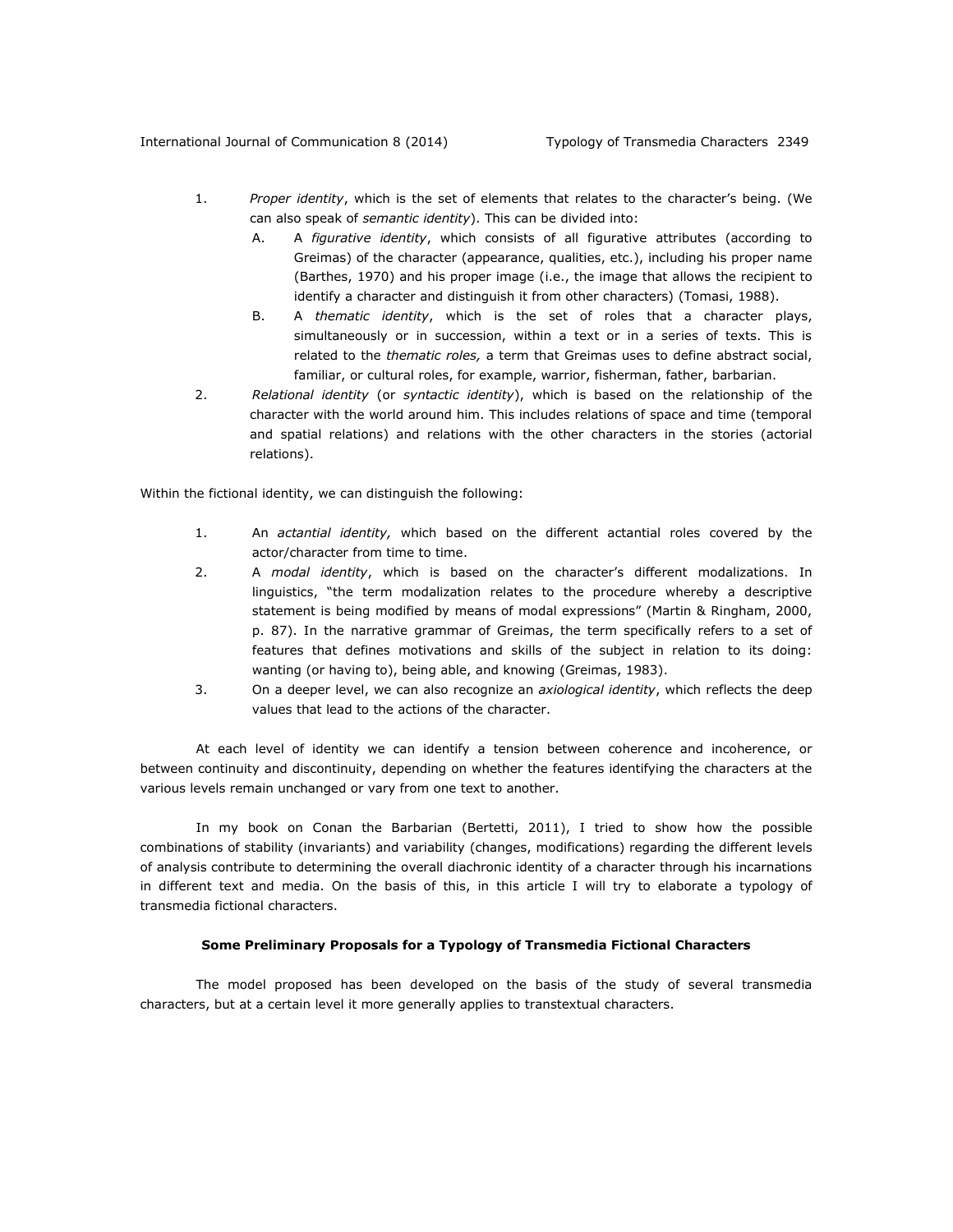If, as we said, characters, like others fictional entities such as stories or worlds, are not textual entities but cognitive constructs built by the interpreter in response to the text (Ryan, 2005), that means that they have some sort of existence independent not only from texts, but also from the semiotic system (medium) of manifestation.

Saint-Gelais (2005) and Ryan (2013) use the term *transfictionality* to refer to the migration of fictional entities across different texts, regardless of whether they belong to the same medium or to different media. Following Ryan (2013), transmedial storytelling can be regarded as a special case of transfictionality that operates across many different media.

In effect, from a semiotic point of view, fictional entities like characters, events, or worlds are independent from the semiotic systems of manifestation, even if every semiotic system can actualize in its peculiar modes a fictional world (Dolezel 1998), event, or character. As already noted by Metz (1968, 1972), the forms of content are the most permeable between different semiotic systems, while the forms of expression, such as montage or framing in films, refer more specifically to the unicity of each sign system.

Greimas (1983), from his point of view, explicitly states that narrative analysis completely belongs to the signified and narrative forms that are particular organizations of the form of content and are situated at an immanent level, logically antecedent to the manifestation in different semiotic systems. It is precisely because there are levels of sense more or less independent from the language of semiotic manifestation that interlinguistic (from language to language) and intersemiotic (from semiotic system to semiotic system) translations are possible (Dusi, 2003).

If this is theoretically true, we must consider that even at the nonsemiotic system–specific level of content, every medium has developed peculiar forms of narrative discourse (Bertetti, 2012) and peculiar strategies (and constraints) of character building determined mainly by historical and cultural contingencies (that is, cartoons might not be for children, or cinema might not be fictional in its essence). However, the difference will emerge not at the level of our methodological grid, but rather in specific analysis on the different discursive praxis that match with every medium.

In exposing the model, I start from the narrative identity, focusing on the question of its consistency. In other words, do the texts concerning the character have a single time line and a consistent bibliography, or do they attribute stories that are not consistent or are even reciprocally alternative to the character?

We can distinguish: (a) characters based on a single course of events and (b) characters based on multiple courses of events. Inside each of the two classes, we will analyze the possible changes in fictional and existential identity. For now, however, the analysis won't be deep in actantial, modal, and axiological subcomponents (which need to be analyzed in a more complete typology).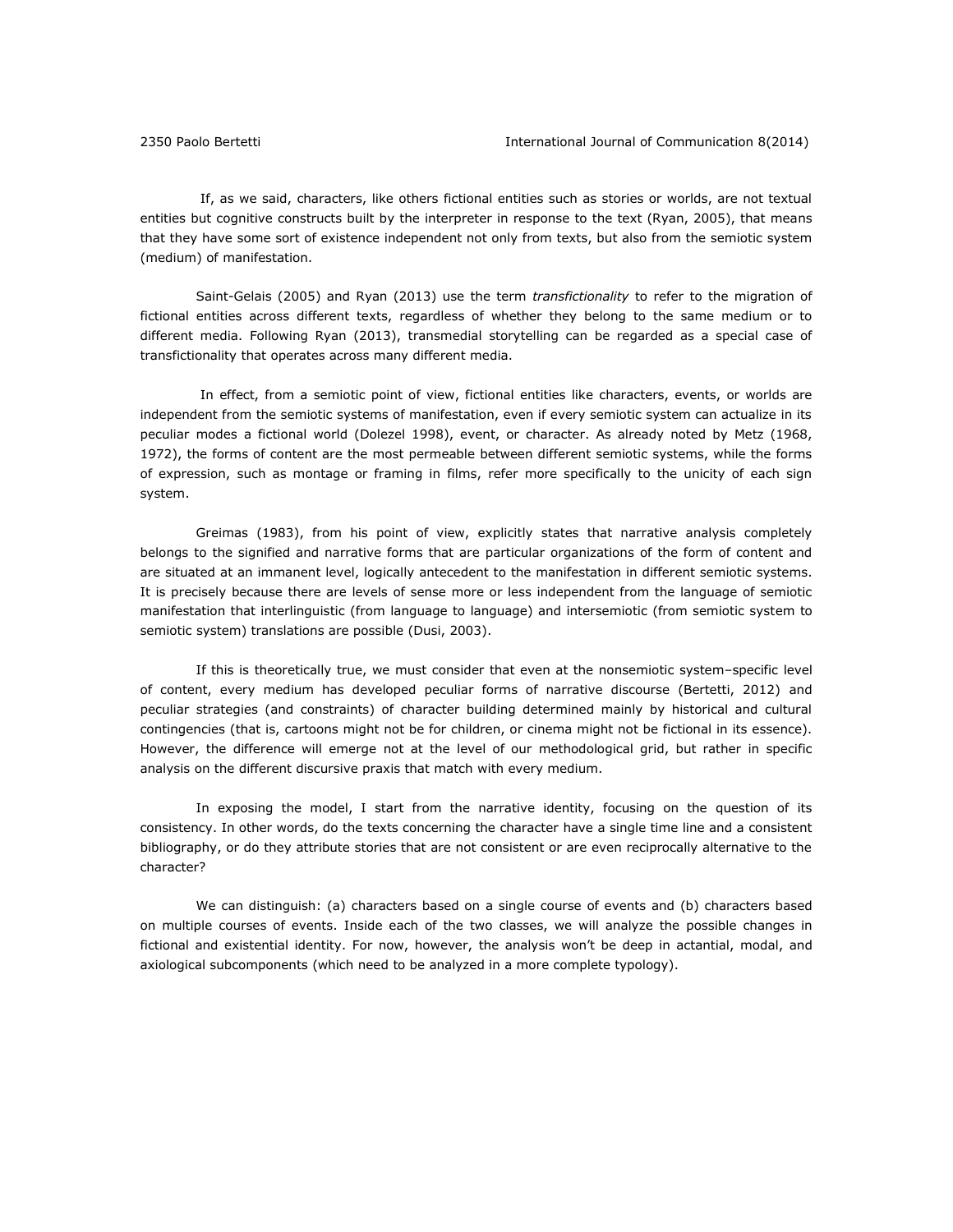# *Characters Based on a Single Course of Events (Narrative Continuity)*

In this case, the actions of the character, told in different texts and media, refer to the same course of events; each text shows different moments that may or may not be consecutive or chronological but are still logically and fictionally consistent. This is the typical "continuity" of Marvel Comics and other American comic books, based on the idea that all the episodes of a series are like chapters in succession: a single story that unfolds from text to text. This also coincides with the classical notion of transmedia storytelling because it involves a consistent fictional universe intended as a course of events. There are no variations in the fictional identity of the character, but this does not rule out that his existential identity can vary; in particular, variations can be both in terms of relational identity and proper identity.

#### *Variations of Relational Identity*

l

There are characters whose identities, to a greater or smaller extent, are relationally strong or relationally weak. In the first case, characters have strong bonds with their specific fictional worlds, which change little or not at all, not only within the single narration but also within the whole series. One example of this is in sitcoms, in which the same characters interact in the same setting in each episode or even move from one medium to another.

In the case of relationally weak characters, however, the relationship with the surrounding environment is much more elastic. In extreme cases, the character acts in different times and spaces in each text, interacting every time with new secondary characters. A strong example, again, is Robert Howard's Conan the Barbarian, a solitary hero whose adventures are always set in different places of the Hyborian World and in different moments of his life. However, we must observe that, depending on the medium, Conan changes his identity status; for example, in the TV series and in cartoons of the 1990s, we find a fixed setting and a recurring group of side characters (see Figure 2).

I think that a relational weakness is not easy to maintain in a transmedia strategy because some textual formats, such as TV serials, seem to need stronger and recurring relational structures, or at least a gradation of weakness/strength. Another strong example is the character of Jessica Fletcher, heroine of the well-known TV series *Murder She Wrote*. Some of the episodes are set in Cabot Cove, a charming seaside town in Maine where Mrs. Fletcher lives, surrounded by some recurring supporting characters (such the doctor Seth Hazlitt and the sheriff Amos Tupper), but in other episodes we follow Mrs. Fletcher in her travels around the world, in the most varied settings.

We can find a different mix of weakness and strength in the *Star Trek* classic series, in which the same group of characters (Captain Kirk and his crew) is placed in a common setting (the starship *Enterprise*), but in every episode they have different adventures on different planets and meet different people.<sup>3</sup>

 $3$  However, in the case of a single course of events, the grade of spatial and temporary variation of the settings of each text of the franchise (or episode of a series) depends on the structures of genre. In particular, radically different settings are only possible for science fiction or fantasy works; this kind of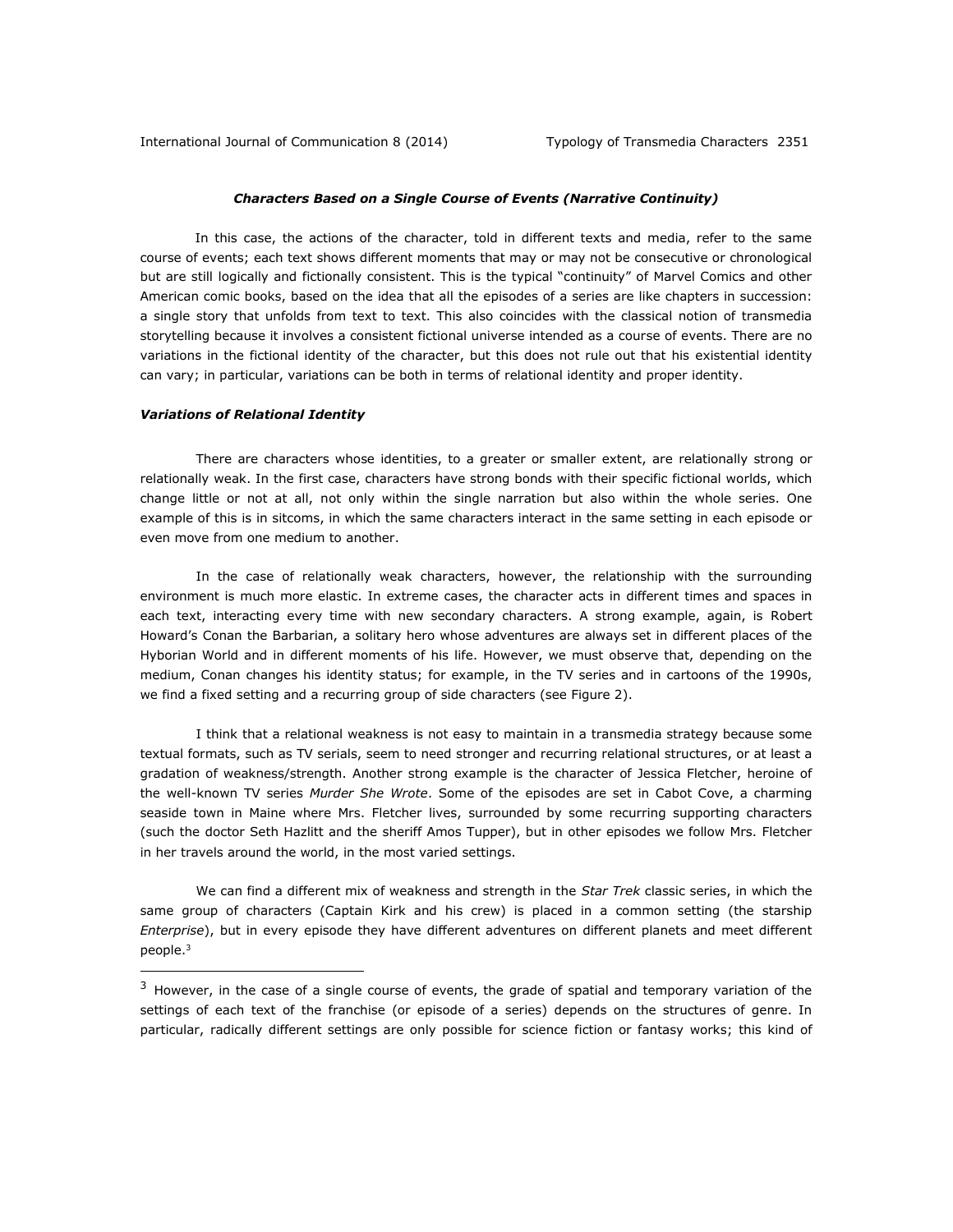

*Figure 2.* **Conan and the Young Warriors** *(1994).*

As to the temporal order in a series in which the course of events is unique, there can be: (a) a temporal continuity when the different narratives are placed in chronological order, or (b) a *temporal discontinuity* when the different narratives are not placed in chronological order, provided that there is no prejudice to the coherence.

Temporal discontinuity is at the basis of the series that Umberto Eco (1985), in his well-known typology of seriality, calls *flashback series* (or *loop series*), "in which the character is not followed along in a straight line during the course of his life, but is continually rediscovered at different moments of his life, obsessively revisited in order to find there new opportunities for new narratives."<sup>4</sup> One of the most

text allows settings in completely different environments (e.g., alien planets) or ages (e.g., the Count of Saint Germain, the immortal protagonist of a series of horror novels by Chelsea Quinn Yarbro that are set in different historical periods).

<sup>4</sup> Eco continues:

 $\overline{a}$ 

[This] does not change the psychological profile of the character, which has already been fixed, once and for all. . . . Instead of having characters put up with new adventures (that would imply their inexorable march toward death), they are made continually to relive their past. . . . Characters have a little future but an enormous past, and in any case, nothing of their past will ever have to change the mythological present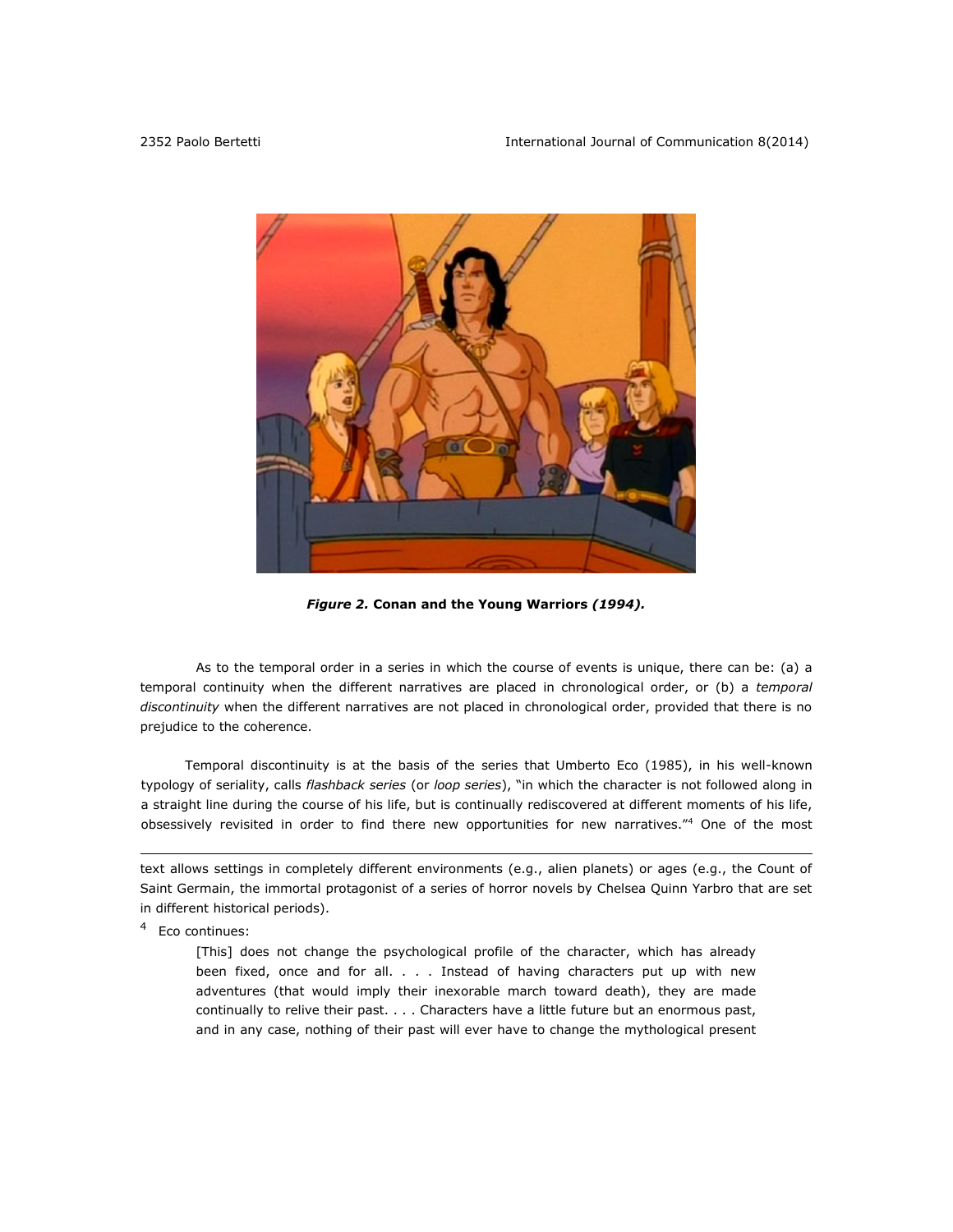common devices in transmedia strategies is also based on temporal discontinuity: Given a primary time line (a macrostory from a TV series, for example), the creation of other texts in different media takes place by expansion, with the creation of *interstitial microstories* (Scolari, 2009). These not only can fill the gaps in the macrostory, but they can also narrate events that occurred before the macrostory time line (prequels) or enlarge the description of events that are mentioned but not detailed in the main series. A good example is the TV series *24*, studied by Scolari (2009). Even if it is theoretically possible that a transmedia expansion follows a chronological order (and therefore a temporal continuity), such an eventuality is not traceable in existing transmedia products.

#### *Variations of Proper Identity*

 $\overline{a}$ 

With regard to thematic identity, the character can obviously assume different roles at the same time (e.g., to be a detective or a father, depending on different contexts) and also progressively, provided that such variations are narratively justified and do not conflict with the singularity of the course of events. The variability from one occurrence to another is a function of the features of the character. However, a transmedia narrative strategy will usually tend to maintain a substantial uniformity of roles.

The figurative identity can change consistently. Apart from changes over time (the character grows old or his intrinsic features change, like his appearance or his clothes, such us the costumes of certain superheroes), changes may appear in the graphic realization, in the passage from one medium to another, or due to the interpretation by different actors (James Bond, Doctor Who), and so forth. However, this does not necessarily compromise the recognition of the character and the perception of the coherence of the diegetic world by the receiver. Of course, the tension between the different realizations, in the interaction with target audiences, may create peculiar effects of meaning.

### *Characters Based on Multiple Courses of Events (No Narrative Continuity)*

In this case, we deal with characters that, in different episodes of a series or in different transmedia renewals, don't refer to a single course of events. Each occurrence tells a different story, with no relations or references to the others.

This category is similar to the concept of *iterative* or *recursive series*, developed by Eco (1985) to describe classic detective series such as *Columbo* or *Derrick,* in which

the order of the episodes is completely interchangeable . . . [and] there is no temporal link between an episode and the other, if not the generic link that all stories must take place in a specific period of time. Each episode tells a self-contained story, and the episodes are linked by the protagonists and actors they have in common, as well as by a quite similar narrative structure. (Barbieri, 1992, p. 46)

in which they have been presented to the reader from the beginning. (1985, pp. 168– 169)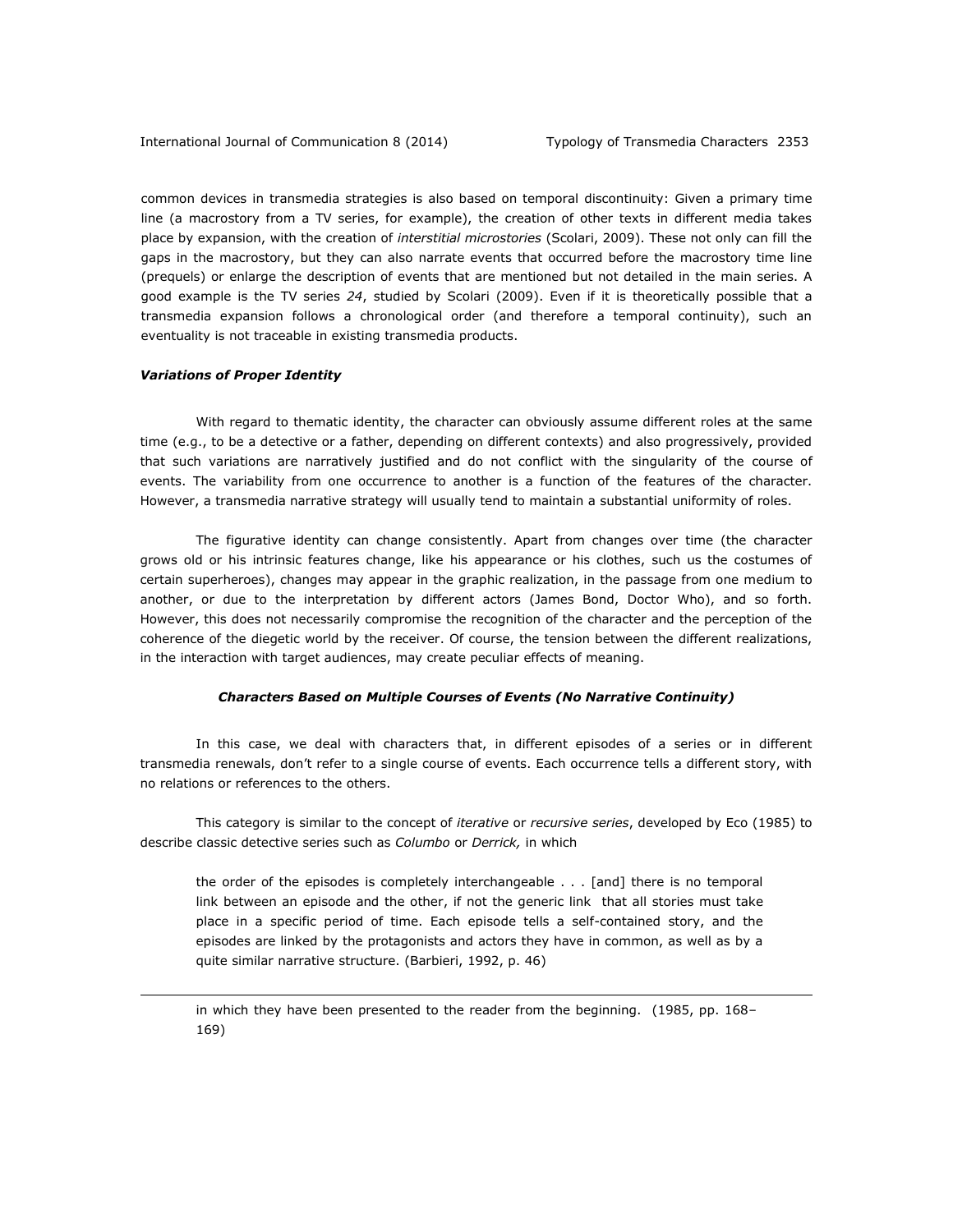Apart from a number of recurring essential properties, the character can vary greatly from one textual occurrence to another (events that happens to the character may contradict those told in other texts), both in fictional and existential identity.

### *Variations on Fictional Identity*

The fact that different texts refer to multiple courses of events does not necessarily imply that their stories and events are in contradiction with each other.

Although completely independent of each other, stories may still refer to a single diegetic universe, provided that the single self-contained narrations don't contrast with each other. However, because this kind of seriality is detached from constraints of continuity, the biography of a character can be freely reinvented; in most cases, there is no maintenance of a single diegetic universe.

This is especially true in the transfer from one medium to another. Very often, a time line ascribed to a character in a medium is not the same in another medium, as in the case of Conan's youth, described previously.

The same situation can be found in the case of user-generated content (UGC) based on mass media fictional characters: fan fictions, parodies, mashups, alternate endings, and so on. The case of *Lost*  UGC studied by Scolari (2010) is a good example. It's those kinds of transmedia strategies that Scolari (2013) calls "permutations."

### *Variations in Existential Identity*

#### *Variations in Proper Identity*

 $\overline{a}$ 

- 1. *Thematic variations*. The character may play different thematic roles every time, and sometimes they are incompatible with each other. A strong example is Walt Disney's character Goofy.<sup>5</sup> In the 1940s "how to" series cartoons, Goofy would demonstrate, clumsily, how to do everything from snow skiing, to sleeping, to playing football, to riding a horse. Sometimes, such as in *How to Play Baseball* (or *Double Dribble,* 1946), all the characters are different versions of Goofy. In the 1950s cartoons, Goofy has various alter egos, the best known of which is George Geef, a family man going through the trials of everyday life, such as dieting, giving up smoking, and the problems of raising children (Figure 3).
- 2. *Figurative variations*. I can repeat what I previously wrote about the single course of events– based characters. However, figurative identity tends to remain relatively stable, or at least the essential traits remain stable, in order to ensure the character's recognizability by the reader or

<sup>&</sup>lt;sup>5</sup> Besides my personal knowledge and readings, information about Goofy is taken from Wikipedia [\(http://en.wikipedia.org/wiki/Goofy\)](http://en.wikipedia.org/wiki/Goofy), Paperpedia [\(http://it.paperpedia.wikia.com\)](http://it.paperpedia.wikia.com/), Topopedia [\(http://www.topolino.it/archivi/topi\)](http://www.topolino.it/archivi/topi), and Inducks [\(http://coa.inducks.org\)](http://coa.inducks.org/).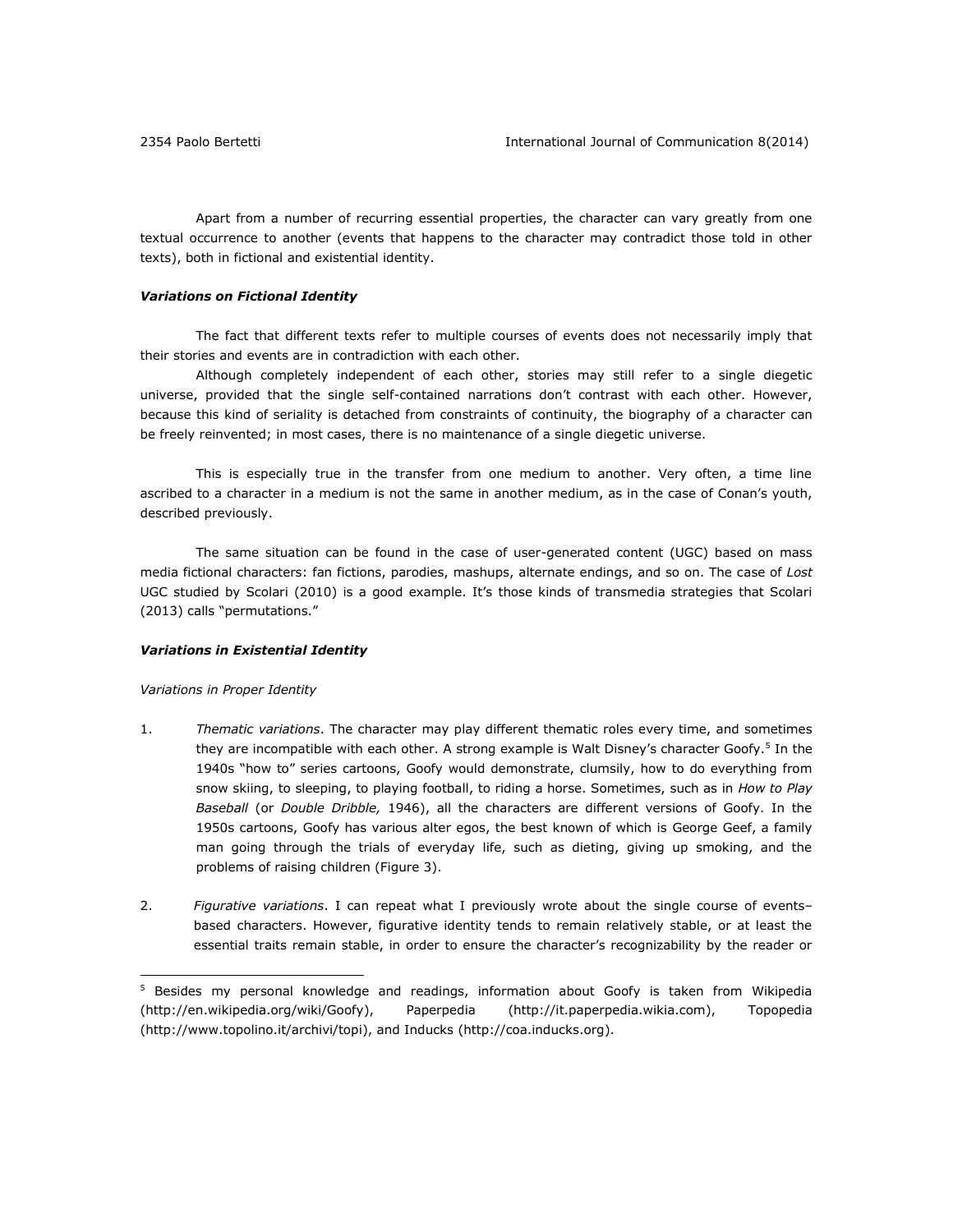$\overline{a}$ 

the viewer. This is true primarily for the proper name, but also, in the case of visual media (comics, film, television), for the proper image (Tomasi, 1988). There are many transtextual characters whose model of seriality is essentially based on figurative identity because the other identity components are changing. This is the case of Goofy, whose variations involve not only his thematic identity (as discussed) but also his figurative identity, which preserves only some essential properties (in particular, his physical appearance), accompanied by changes in several



*Figure 3. Goofy/George Geef in* **Tomorrow We Diet** *(1951).*

 other traits. In the 1950s shorts, Goofy was smarter, had smaller eyes with eyebrows, often his whole body was pale instead of just his face (while the rest was black), and sometimes he had a normal voice. In some shorts he even lacked his droopy ears, the external pair of teeth, and white gloves (see Figure 3). Even his proper name changes, as discussed previously. In his first appearance in the 1932 short *Mickey's Revue*, his name was Dippy Dawg (Figure 4), then he became Dippy the Goof, and finally Goofy in 1936.<sup>6</sup> There are many different incarnations or alter egos of Goofy, such the Arizona Goof (in Italian, Indiana Pipps) (Figure 5), a parody of Indiana Jones created in Italy by Bruno Sarda and Maria Luisa Uggetti in 1988, or the French

<sup>&</sup>lt;sup>6</sup> Moreover, in some recent (2000s) comics, the character's full name has occasionally been given as Goofus D. Dawg.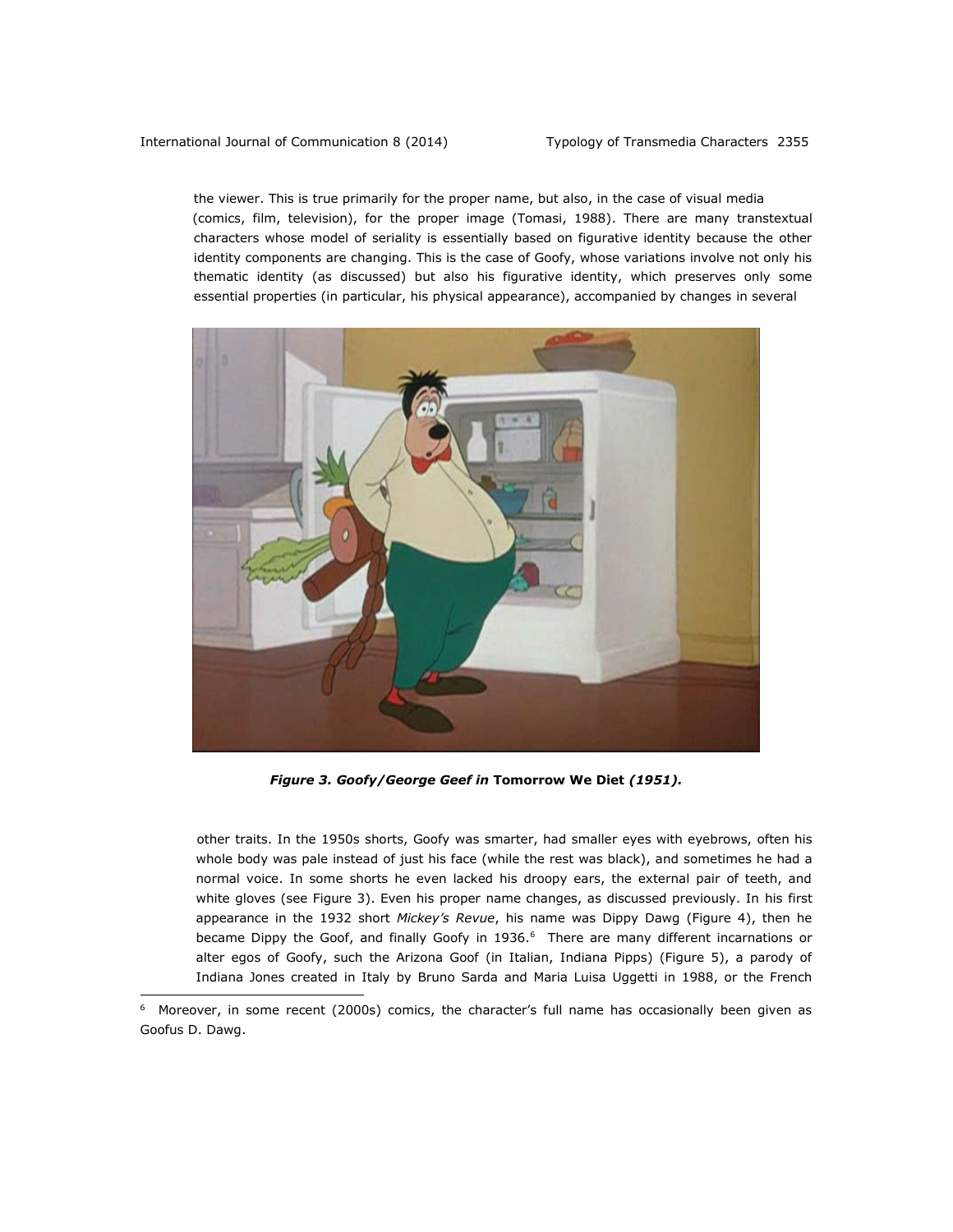Sport Goofy (who first appeared in 1980). However, these alternate characters are often, but not always, presented as cousins of Goofy.





*Figure 4. Dippy Dawg. Figure 5. Arizona Goof.*

## *Variations in Relational Identity*

 $\overline{a}$ 

1*. Spatial variations.* These occur when stories are set in different places in different texts and media*.* 

*2. Temporal variations*. Sometimes stories are set in different times; a strong example is *Gotham by Gaslight*, a famous graphic novel by Brian Augustyn and Mike Mignola, which featured Batman in a Victorian age Gotham City hunting Jack the Ripper.<sup>7</sup>

3. *Both spatial and temporal variations*. Examples of this include the DC Comics *Elseworlds* stories. Most of them take place in entirely self-contained continuities, where the only connection with canonic DC continuity is the presence of familiar DC characters. Another classical example is Charlie Chaplin's *Gold Rush* (1925), in which The Tramp lives in Klondike during the second half of 19th century.

 $7$  On the different incarnations of Batman, see Uricchio and Pearson (1991), who say that even if the construction of character's identity is different in terminology and approach, the essential traits allow the readers to recognize it.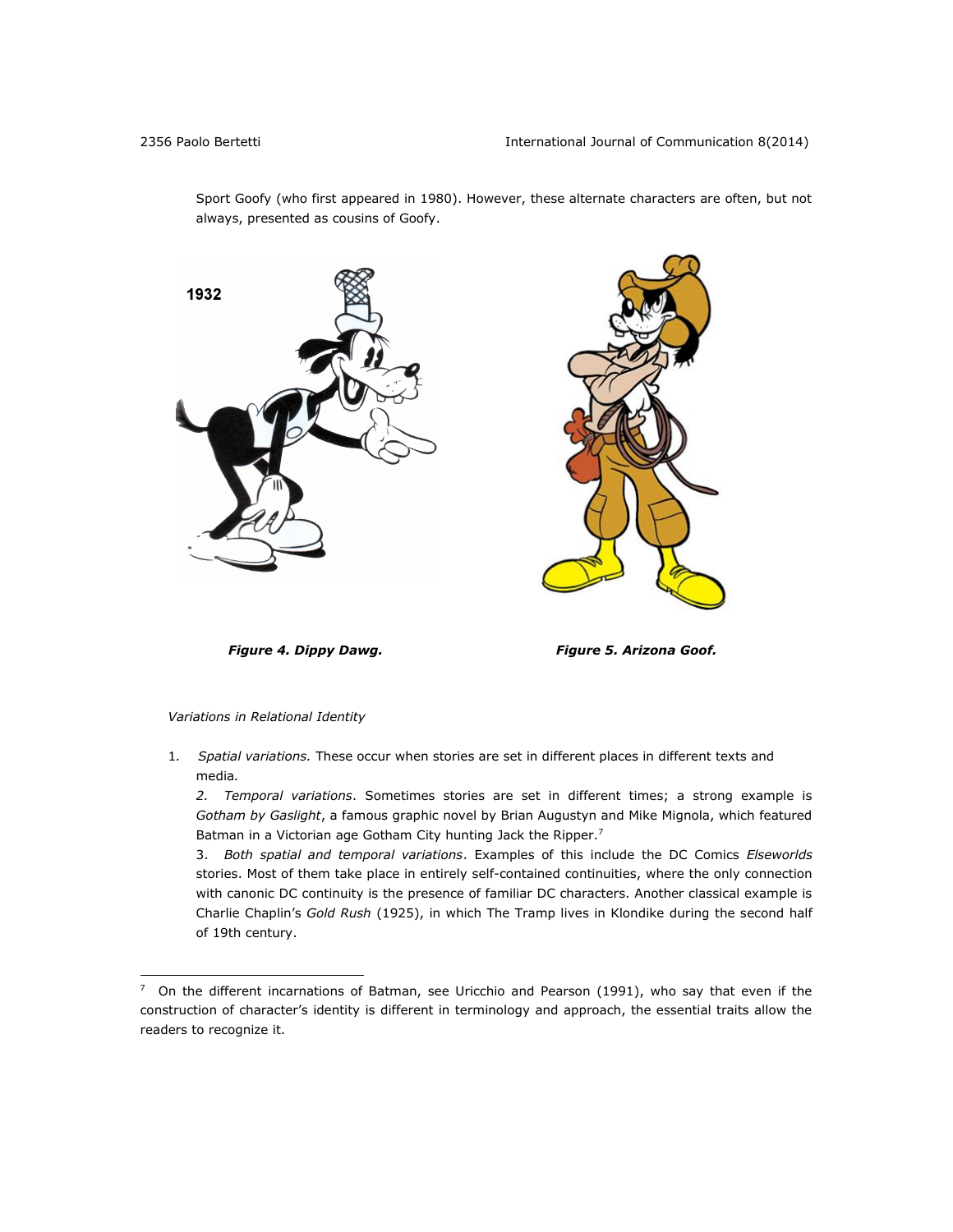International Journal of Communication 8 (2014) Typology of Transmedia Characters 2357

Spatial and temporal variations may or may not be accompanied by changes in the actorial identity. The characters and their relations sometimes remain unchanged through space and time transfers: to return to the example of Goofy, the "Topolino e Pippo Sei Colpi" comics series by Guido Martina (1978) depicts the classical Mickey and Goofy couple in the old West.

Conversely, some variations in the actorial identity may be completely independent from space and time variations. In some theatrical shorts of the 1950s, for example, Goofy has a son, Goofy Junior, and a wife, who is always nameless and faceless. In 1992, Goofy Junior reappears in the *Goof Troop* series under the name of Max. Goofy and Max are protagonists of two movies, *A Goofy Movie* (1995) and *An Extremely Goofy Movie* (2000). Max also appears in 2001 TV series *House of Mouse* (as a parking valet) and as a playable character in the Super Nintendo video game *Goof Troop* (1994), the PlayStation 2 video game *Disney Golf* (2002), and the PC video game *Disney's Extremely Goofy Skateboarding* (2001).

In relation to transmedia, it is natural that the transfer from one medium to another often changes the nature of the relationships between the characters. This is case of Conan the Barbarian; in Howard's original stories, in the comics, and to a lesser extent in the movies, Conan was a solitary and wandering hero with a weak relational identity, whereas in the animated and live action TV series of the 1990s, Conan is always surrounded by a large number of characters to whom he is connected by a stable and extensive network of relationships (Bertetti, 2011). As I noted (Bertetti, 2011), this is a typical feature of television narrative discourse, which is polycentric by nature and tends to multiply characters and points of view.

The possible variations at the differents levels of identity are summarized in Table 1.

| Variations in fictional identity      |                                      | Characters based on a<br>single course of events                 | <b>Characters based on</b><br>multiple courses of events           |
|---------------------------------------|--------------------------------------|------------------------------------------------------------------|--------------------------------------------------------------------|
|                                       |                                      | No variations                                                    | Actantial variations<br>Modal variations<br>Axiological variations |
| Variations in<br>existential identity | Variations in<br>relational identity | Actorial variations<br>Spatial variations<br>Temporal variations |                                                                    |
|                                       | Variations in<br>proper identity     | Thematic variations<br>Figurative variations                     |                                                                    |

*Table 1. Levels of Identity and Variations*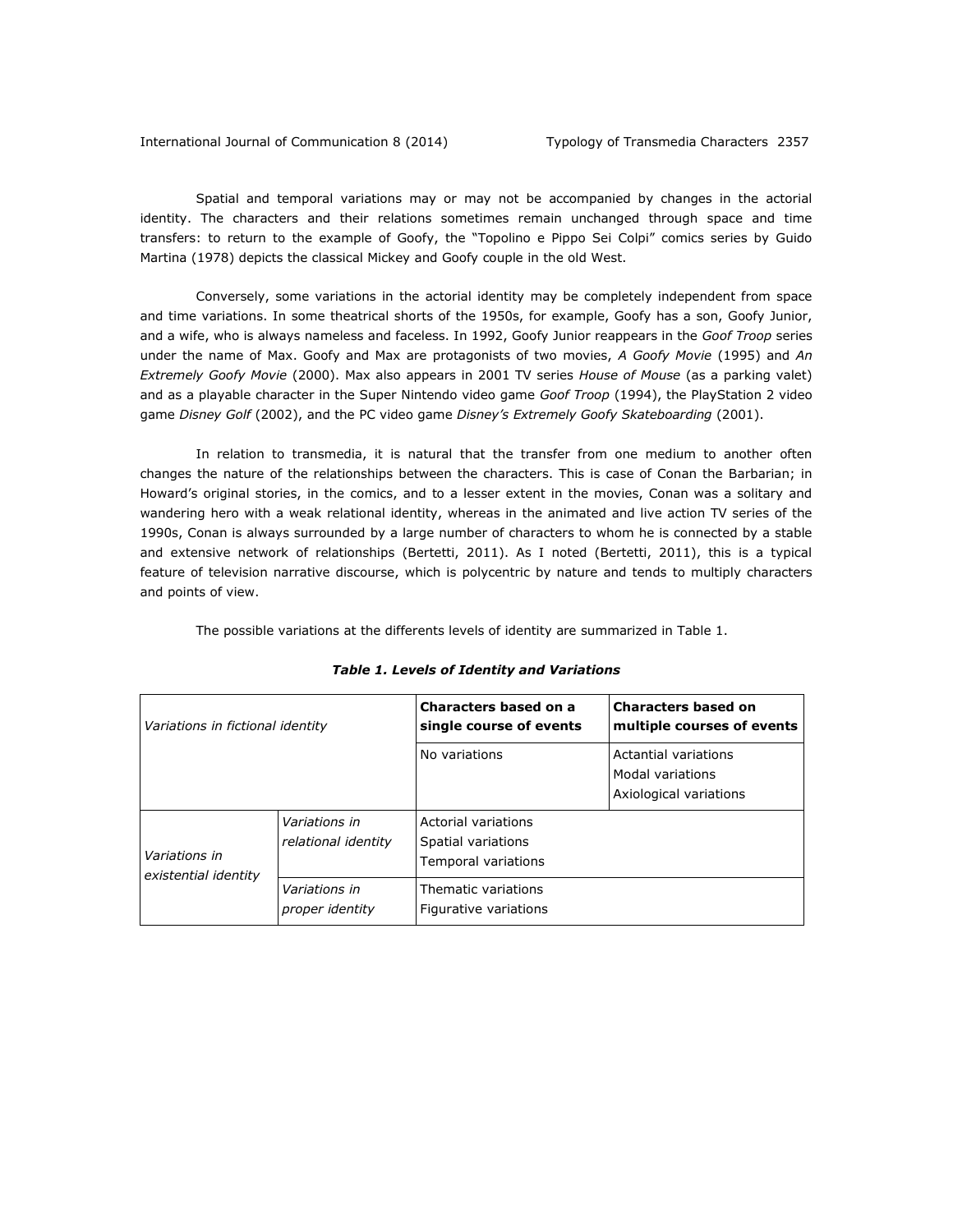# **Conclusions**

This study proposed a character-centered approach that aims to enlarge the common conception of transmedia storytelling that revolves around world building. I tried to demonstrate the existence of a different logic of construction of transmedia that is not centered on shared fictional worlds but rather on shared fictional characters, a logic that was at the base of older forms of transmedia franchises.

As shown, there is not a direct correspondence between transmedia worlds and transmedia characters; worlds are inhabited by different (main) characters, and the presence of the same character in different texts and media platforms does not necessarily imply the same shared world. In a charactercentered franchise, transmedial fictional coherency and consistency are less central than the recognizability of the character and his identity; however, the character's features, in passing from one text to another and from one medium to another, are not always univocally defined.

The typology of characters proposed, based on a textual semiotic approach, takes into account the sharing or not of a common fictional universe (intended as a single course of events), as well as of the possible variations in each textual level. Future work could be improved based on the possible combinations of the different variants and invariants of the identity elements at the various levels, and it should consider, as I already said, the modal, actantial, and axiological subcomponents of identity fiction that we cannot discuss here.

The heuristic value of such a typology should then be proved by its application to a higher number of examples. It shall be, in any case, merely a methodological grid without a fixed variety of narrative solutions, which is virtually endless. At the present, this grid shows the most general transtextual strategies of construction of the character (even only within a single medium), rather than those specifically transmedia strategies that should emerge only from more extensive comparative studies about the different ways of construction in each medium.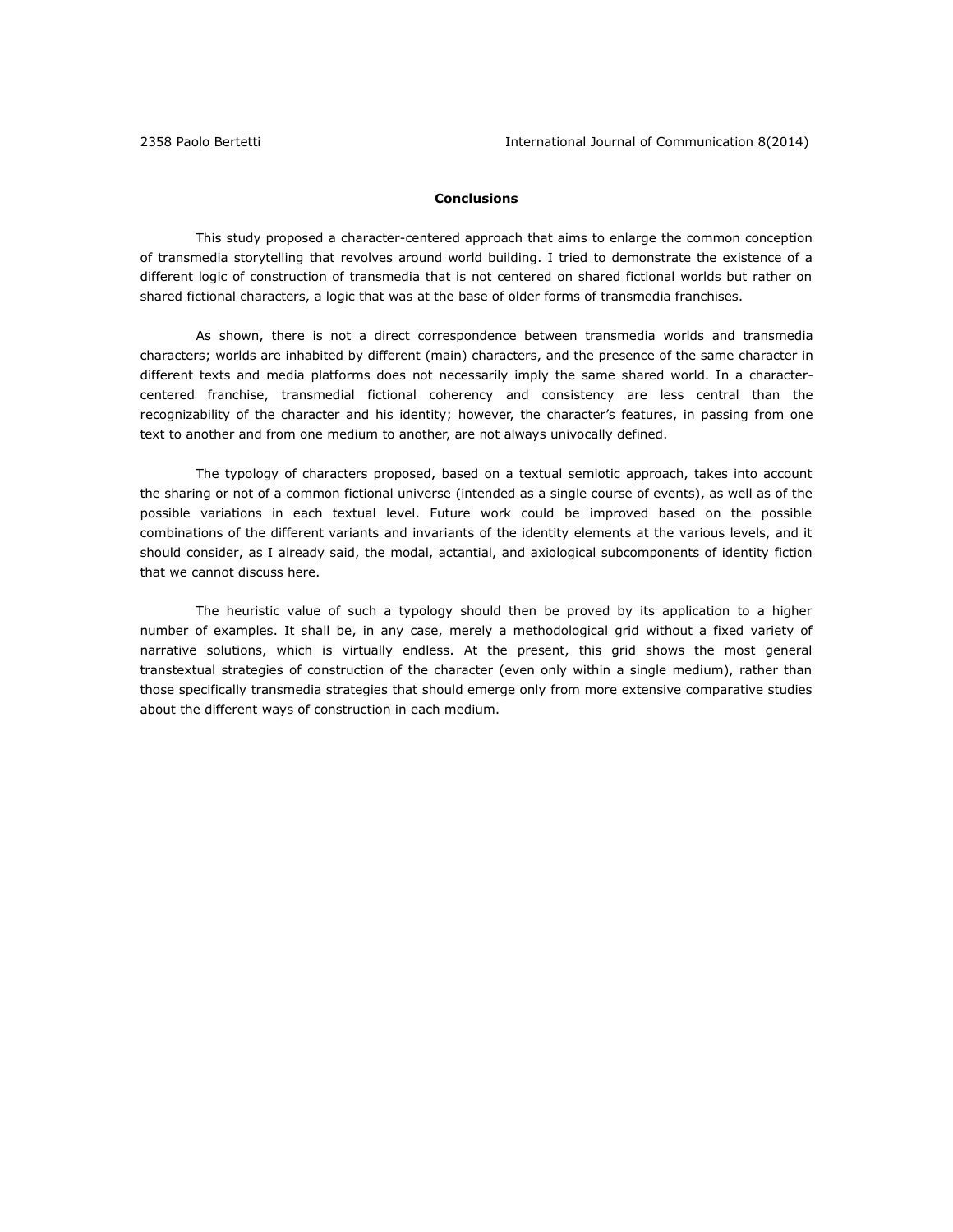# **References**

- Barbieri, D. (1992). *Tempo, immagine, ritmo e racconto. Per una semiotica della temporalità nel testo a fumetti* [Time, image, rhythm and narrative. Toward a semiotics of temporality in comics text] (Doctoral thesis). University of Bononia, Italy. Retrieved from <http://www.danielebarbieri.it/downloads.asp>
- Barthes, R. (1966). Introduction à l'analyse structurale des récits [Introduction to the structural analysis of narrative]. *Communications*, *8,* 1–27.
- Barthes, R. (1970). *S/Z.* Paris, France: Seuil.
- Bertetti, P. (2011). *Conan il mito* [Conan the myth]*.* Pisa, Italy: ETS.
- Bertetti, P. (2012). *Il racconto audiovisivo. Teorie e strumenti semiotici* [The audiovisual narration. Semiotic theories and tools]. Torino, Italy: Cartman.
- Chatman, S. (1978). *Story and discourse: Narrative structure in fiction and film*. Ithaca, NY: Cornell University Press.
- Dolezel, L. (1998). *Heterocosmics*. *Fiction and possible words.* Baltimore, MD: John Hopkins University Press.
- Dusi, N. (2003). *Il cinema come traduzione. Da un medium all'altro: letteratura, cinema, pittura* [Movies as translation. From medium to medium: Literature, movies, painting]*.* Torino, Italy: Utet.
- Eco, U. (1979). *The role of the reader: Explorations in the semiotics of texts*. Bloomington: Indiana University Press.
- Eco, U. (1985). Innovation and repetition: Between modern and post-modern aesthetics. *Daedalus*, *114*(4), 161–184.
- Evans, E. (2011). *Transmedia television. Audiences, new media and daily life*. New York, NY: Routledge.
- Geeraerts, D. (1989). Prospects and problems of prototype theory. *Linguistics*, *27*(4), 587–612.
- Genette, G. (1972). *Figures III.* Paris, France: Seuil.
- Greimas, A. J. (1970). *Du sens* [On meaning]. Paris, France: Seuil.
- Greimas, A. J. (1983). *Du sens II* [On meaning II]. Paris, France: Seuil.
- Greimas, A. J., & Courtés, J. (1979). *Sémiotique. Dictionnaire raisonné de la théorie du langage*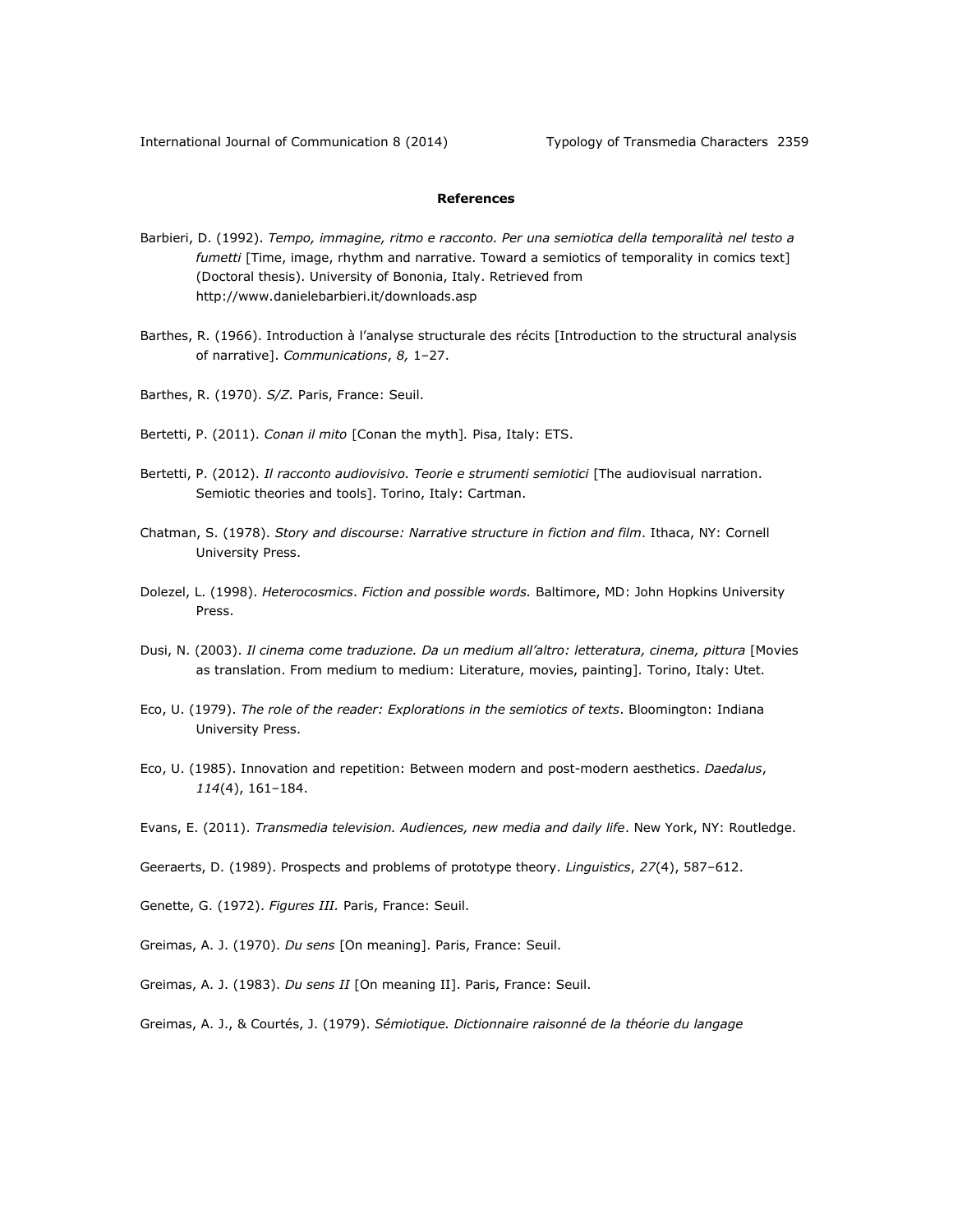[Semiotics and language: An analytical dictionary]. Paris, France: Hachette.

- Hamon, P. (1983). *Le personnel du roman. Le système des personnage dans le «Rougon-Macquart» d'Emile Zola* [The personnel of the novel. The system of characters in Emile Zola's "Rougon-Macquart"]*.* Genève, Switzerland: Droz.
- Jenkins, H. (2003, January 15). Transmedia storytelling. *Technology Review*. Retrieved from <http://www.technologyreview.com/biotech/13052>
- Jenkins, H. (2006). *Convergence culture: Where old and new media collide*. New York, NY: New York University Press.
- Jenkins, H. (2007, March 22). Transmedia storytelling 101. [Web log post]. Retrieved from [http://henryjenkins.org/2007/03/transmedia\\_storytelling\\_101.html](http://www.henryjenkins.org/2007/03/transmedia_storytelling_101.html)
- Jenkins, H. (2009, December 12). The revenge of the origami unicorn: Seven principles of transmedia storytelling (Well, two actually. Five more on Friday). [Web log post]. Retrieved from [http://henryjenkins.org/2009/12/the\\_revenge\\_of\\_the\\_origami\\_uni.html](http://henryjenkins.org/2009/12/the_revenge_of_the_origami_uni.html)
- Jouve, V. (1992). *L'effet-personnage dans le roman* [The character-effect in the novel]*.* Paris, France: PUF.
- Marrone, G. (2003). Montalbano. Affermazioni e trasformazioni di un eroe mediatico [Montalbano. Origins and transformations of a media hero]*.* Rome, Italy: Rai-Eri.
- Martin, B., & Ringham, F. (2000), *Dictionary of semiotics.* London, UK, and New York, NY: Cassel.
- Metz, C. (1968). *Essais sur la signification au cinema* [Film language: A semiotics of the cinema]*.* Paris, France: Klinksieik.
- Metz, C. (1972). *Essais sur la signification au cinema II* [Essays on signification in the cinema II]*.* Paris, France: Klinksieik.
- Rosh, E. (1978). Principles of categorization. In E. Rosh & B. Lloyd (Eds.), *Cognition and categorization* (pp. 27–48)*.* Hillsdale, NJ: Lawrence Erlbaum.
- Ryan, M.-L. (2005). On the theoretical foundations of transmedial narratology. In J. C. Meister (Ed.), *Narrative beyond literary criticism* (pp. 1–23)*.* Berlin, Germany: De Gruyter.
- Ryan, M.-L. (2013). Transmedial storytelling and transfictionality. *Poetics Today, 34*(3), 362–388.
- Saint-Gelais, R. (2005). Transfictionality. In D. Herman, M. Jahn, & M.-L. Ryan (Eds.), *The Routledge encyclopedia of narrative theory* (pp. 612–613). London, UK: Routledge.